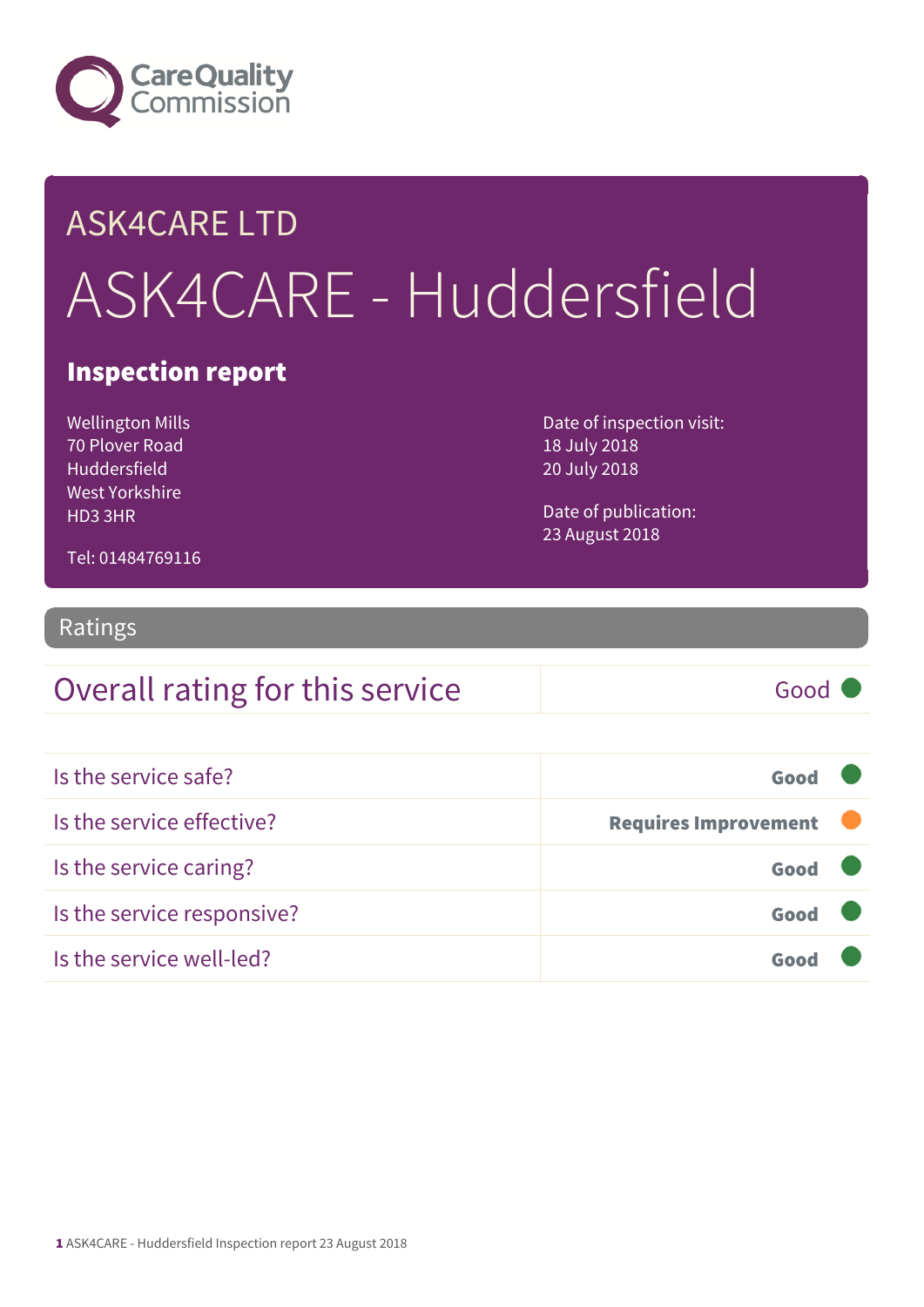#### Summary of findings

#### Overall summary

The inspection took place on 18 July 2018 and was announced. On 20 July 2018 we also contacted staff, people using the service and their relatives by telephone to gain feedback about the service. The service was first registered on 10 July 2017 and this was their first ratings inspection.

ASK4CARE- Huddersfield is a domiciliary care agency. It provides personal care to adults living in their own houses and flats in the community. It provides a service to older adults and younger disabled adults. On the days of our inspection 36 people were receiving support.

The service had a registered manager in place. A registered manager is a person who has registered with the Care Quality Commission to manage the service. Like registered providers, they are 'registered persons'. Registered persons have legal responsibility for meeting the requirements in the Health and Social Care Act 2008 and associated Regulations about how the service is run.

People told us they felt safe with staff from ASK4CARE- Huddersfield. Staff had a good understanding of how to safeguard adults from abuse.

Staff were aware of their responsibilities if they were concerned a person was at risk of harm. Care files contained individual risk assessments to reduce risks to people's safety and welfare.

An electronic call monitoring system, to alert office based staff in the event a person's call had been missed, was in place and this was monitored.

People told us staff were usually on time and were not rushed. Two people's relatives told us their relation would prefer more consistency of care staff, although appreciated this was not always possible. Staff recruitment was safe.

A system was in place to ensure medicines were managed in a safe way for people. All medicine administration records (MARs) were routinely audited on return to the office to enable any concerns to be addressed promptly. Staff were trained and supported to ensure they were competent to administer medicines.

People were supported to have maximum choice and control of their lives and staff supported them in the least restrictive way possible; the policies and systems in the service supported this practice. We saw evidence people had given their consent to the care and support they were receiving. For two people, who may lack the mental capacity to consent to their care plans, evidence of mental capacity assessment and best interest discussions needed to be improved.

We made a recommendation about this. The registered provider implemented this straight away.

New staff were supported in their role, which included training and shadowing a more experienced staff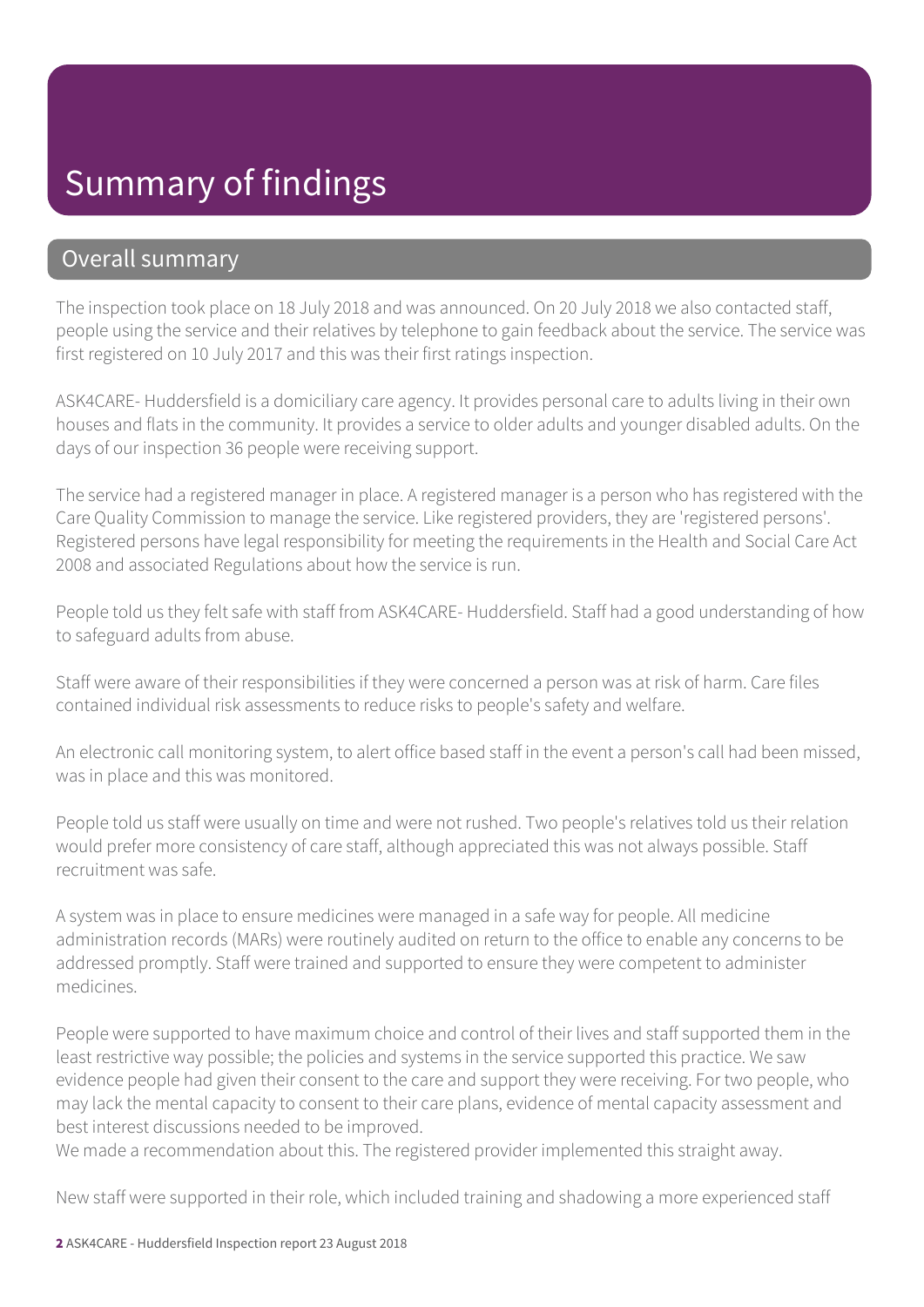member. We saw evidence staff had received regular on-going training in a variety of subjects. Staff received regular supervision and field based observations of their performance.

People received support with meals and drinks if this was part of their care plan. Staff knew how to access relevant healthcare professionals if their input was required. The service worked in partnership with other organisations and healthcare professionals to improve people's outcomes.

People told us staff were caring and supported them in a way that maintained their dignity and privacy. People were supported to be as independent as possible throughout their daily lives.

Individual needs were assessed and met through the development of personalised care plans, which considered people's equality and diversity needs and preferences.

Systems were in place to ensure complaints were encouraged, explored and responded to. People told us they knew what to do if they had any concerns or complaints about the service.

Everyone told us the service was well led. The registered manager had an effective system of governance in place to monitor and improve the quality and safety of the service.

People who used the service and their relatives were asked for their views about the service and these were acted on.

Further information is in the detailed findings below.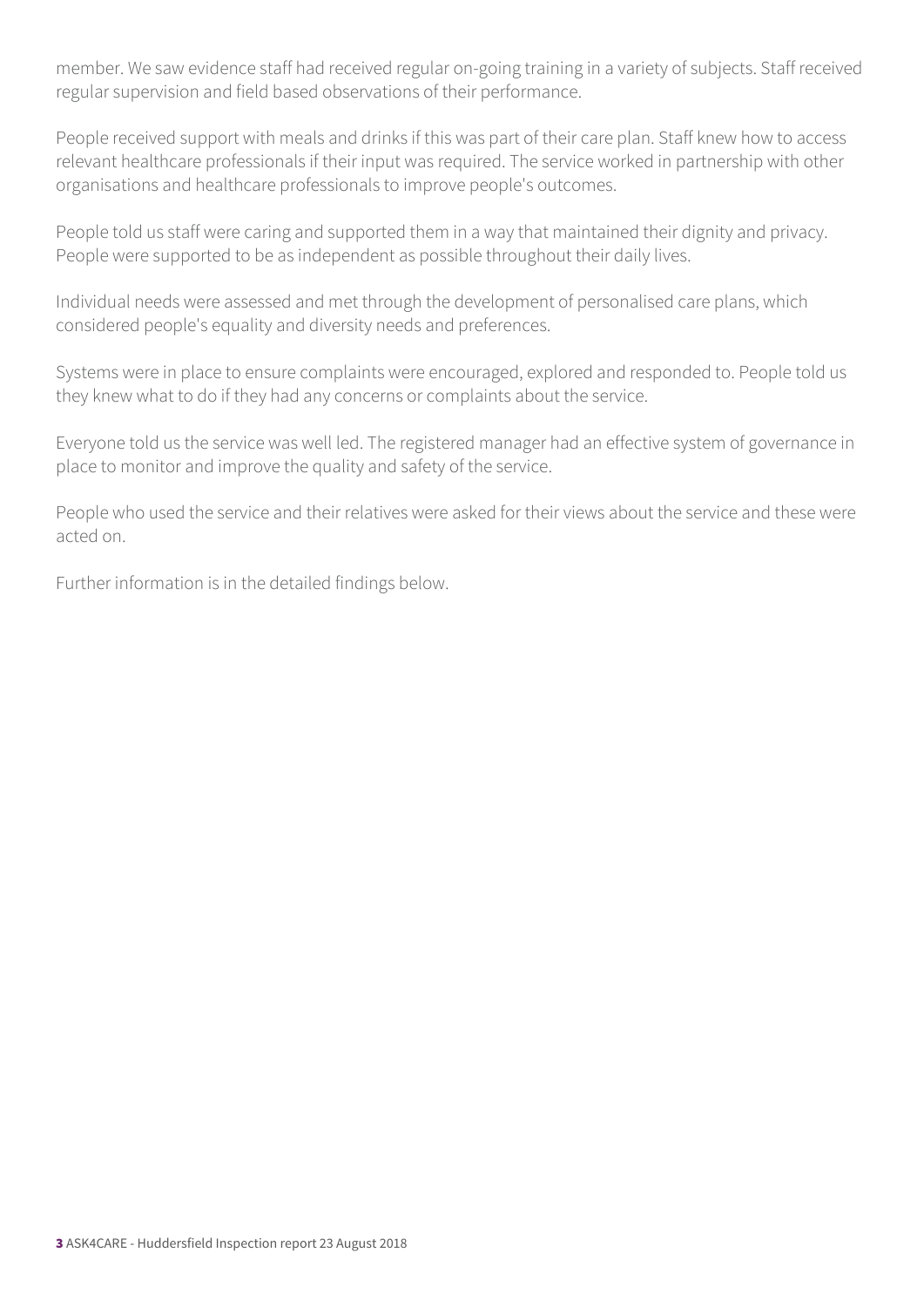#### The five questions we ask about services and what we found

We always ask the following five questions of services.

| Is the service safe?                                                                                                                                                                                             | Goc                         |
|------------------------------------------------------------------------------------------------------------------------------------------------------------------------------------------------------------------|-----------------------------|
| The service was safe.                                                                                                                                                                                            |                             |
| People told us they felt safe with the staff who delivered their<br>care.                                                                                                                                        |                             |
| There were risk assessments in place which ensured the care and<br>environment was safe for both people who used the service and<br>staff.                                                                       |                             |
| Systems of staff recruitment were safe.                                                                                                                                                                          |                             |
| Staff were trained in medicine administration.                                                                                                                                                                   |                             |
| Is the service effective?                                                                                                                                                                                        | <b>Requires Improvement</b> |
| The service was not always effective.                                                                                                                                                                            |                             |
| Staff supported people's right to make choices and decisions.<br>Where people may lack mental capacity to consent, records of<br>mental capacity assessments and best interest discussions<br>needed to improve. |                             |
| Staff received regular training, spot checks, supervision and<br>appraisals to ensure they were able to perform their role<br>effectively.                                                                       |                             |
| Is the service caring?                                                                                                                                                                                           | Goo                         |
| The service was caring.                                                                                                                                                                                          |                             |
| People and their families told us staff were kind and caring.                                                                                                                                                    |                             |
| Staff respected people's privacy and dignity.                                                                                                                                                                    |                             |
| People were encouraged to make choices and retain and<br>improve their independence where possible.                                                                                                              |                             |
| Is the service responsive?                                                                                                                                                                                       | Good                        |
| The service was responsive.                                                                                                                                                                                      |                             |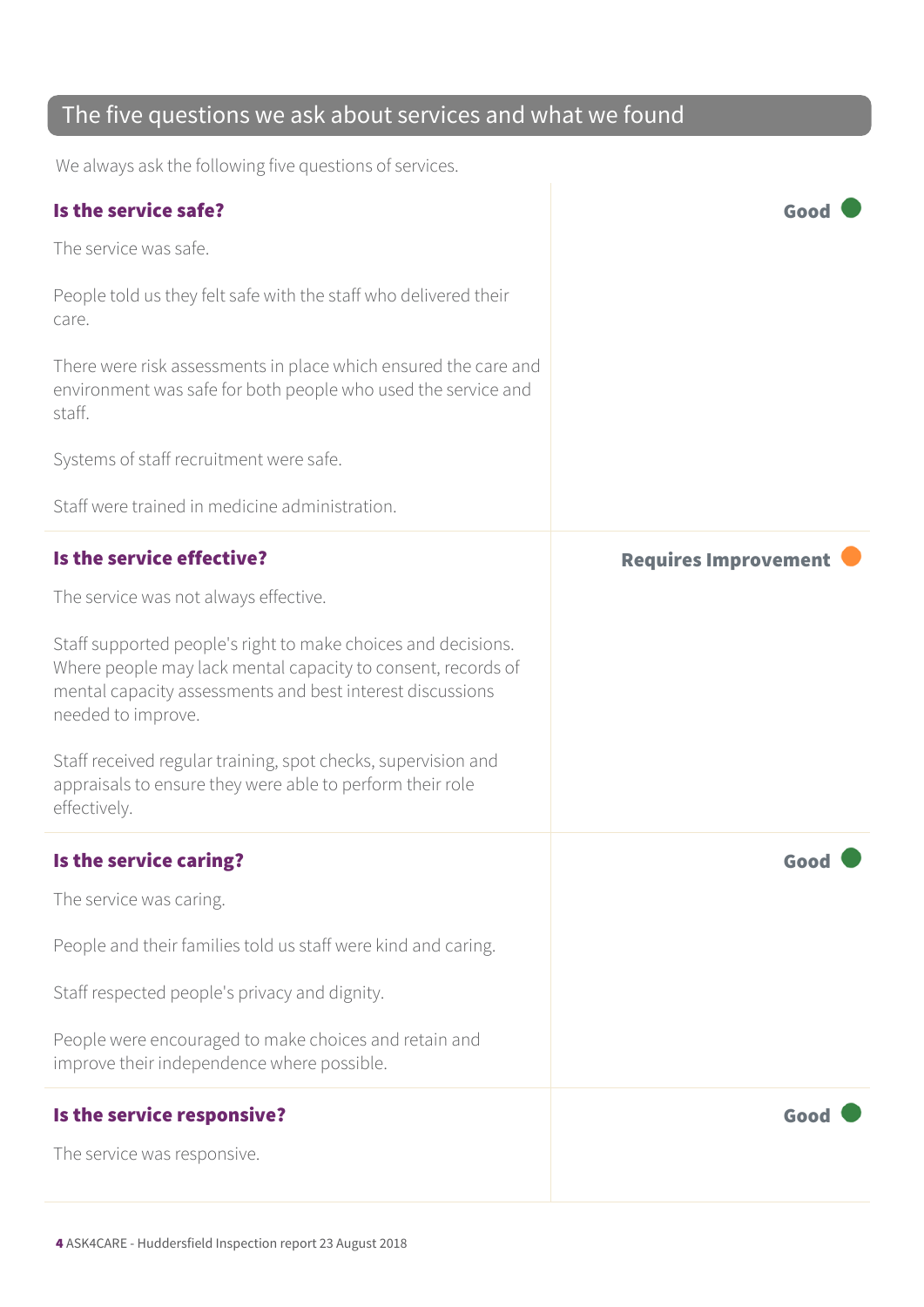| Care was planned to meet people's individual needs and<br>preferences.                                             |      |
|--------------------------------------------------------------------------------------------------------------------|------|
| People and their representatives were involved in the<br>development and the review of their support plans.        |      |
| People told us they knew how to complain and that staff were<br>always approachable.                               |      |
| Is the service well-led?                                                                                           | Good |
| The service was well led.                                                                                          |      |
| The registered manager and the registered provider were<br>involved in the day to day running of the organisation. |      |
| There were systems in place to regularly seek feedback from<br>people who used the service.                        |      |
| Staffs performance was regularly monitored.                                                                        |      |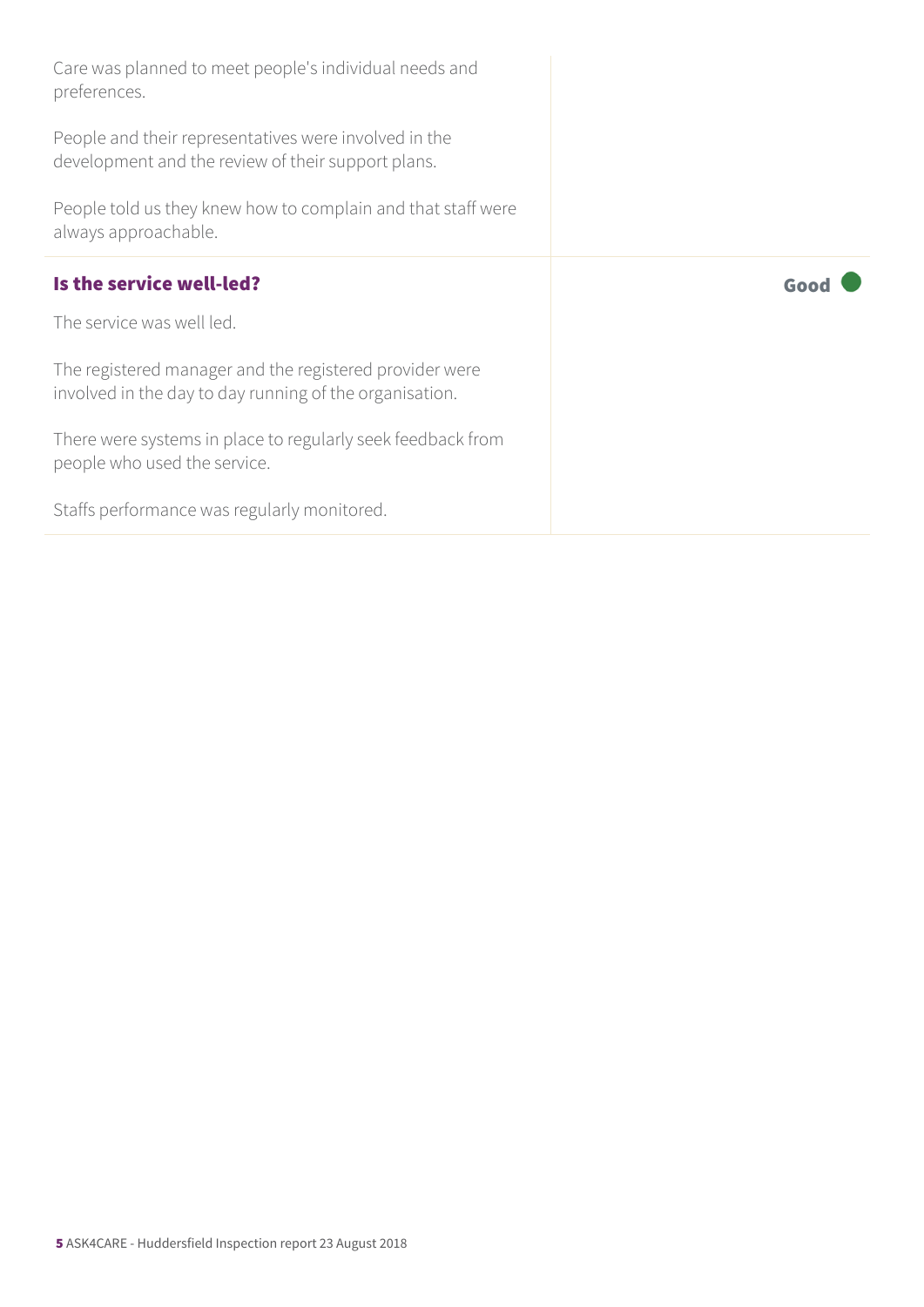

# ASK4CARE - Huddersfield

#### Detailed findings

# Background to this inspection

We carried out this inspection under Section 60 of the Health and Social Care Act 2008 as part of our regulatory functions. This inspection was planned to check whether the provider is meeting the legal requirements and regulations associated with the Health and Social Care Act 2008, to look at the overall quality of the service, and to provide a rating for the service under the Care Act 2014.

This inspection took place on 18 July 2018 and was announced. We gave the service 24 hours' notice of the inspection to ensure the registered manager would be available to meet with us. The inspection was conducted by one adult social care inspector.

Prior to our inspection we reviewed all the information we held about the service. This included information from notifications received from the registered provider, feedback from the local authority safeguarding team and commissioners. We reviewed all the information we had been provided with from third parties to fully inform our approach to inspecting this service.

Before the inspection, the provider completed a Provider Information Return (PIR). This is a form that asks the provider to give some key information about the service, what the service does well and improvements they plan to make. This information was used to help inform our inspection.

During our visit to the office we spent time looking at four people's care plans, we also looked at three records relating to staff recruitment and training, and various documents relating to the service's quality assurance systems. We spoke with the registered manager, the nominated individual and the care coordinator. Following the inspection we spoke with three care assistants on the telephone. We also spoke on the telephone with two people who used the service and four of their relatives.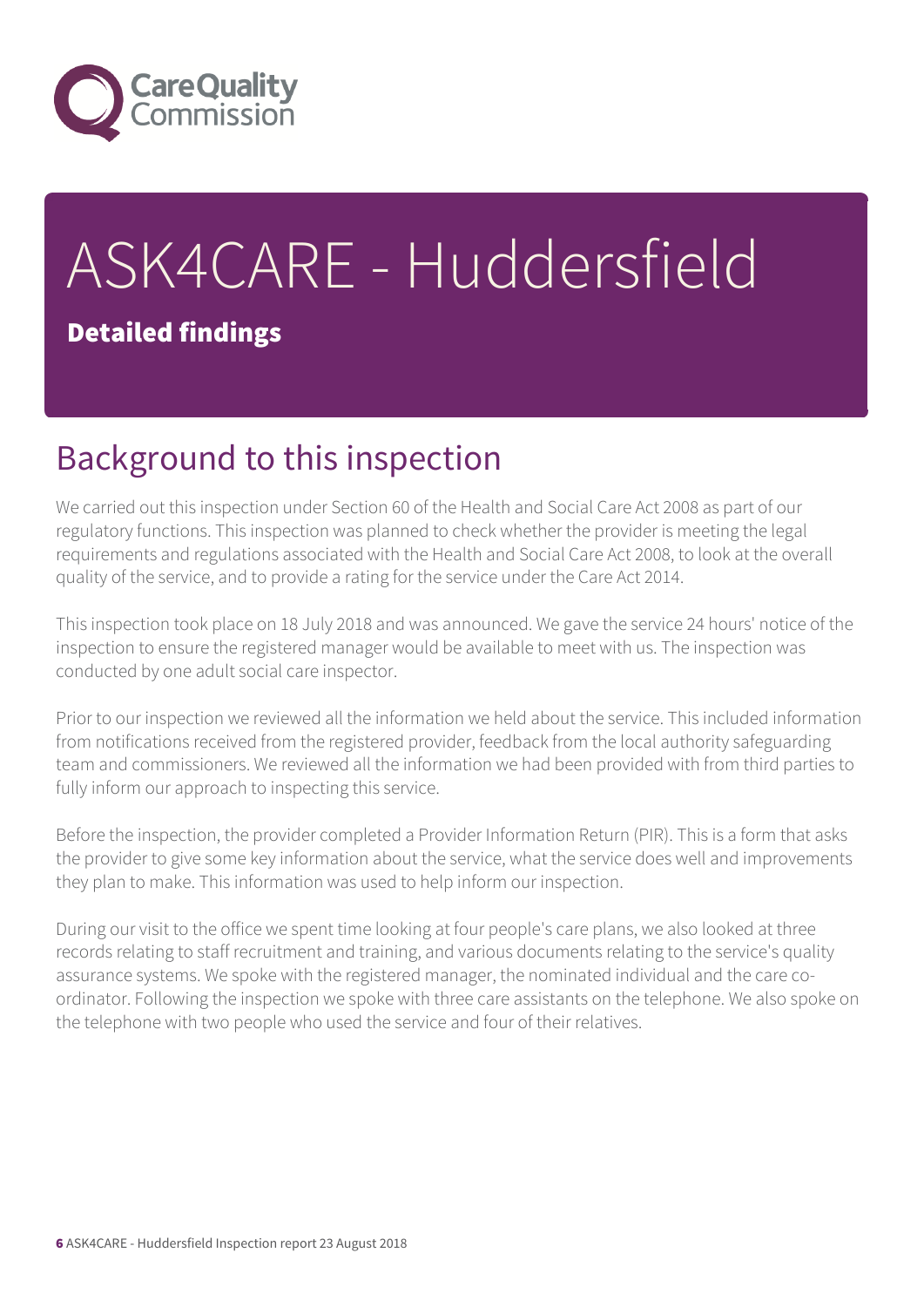#### Is the service safe?

# Our findings

People told us they felt safe with the care provided. One person said, "They always check if I have taken my tablets." One relative said, "Yes very safe. They know what they are doing with the equipment."

Staff we spoke with understood their role in protecting people from abuse and knew how to raise concerns both within their organisation and beyond, should the need arise, to ensure people's rights were protected. We saw information around the office about reporting abuse and whistleblowing. This showed the registered provider was aware of their responsibility in relation to safeguarding the people they cared for.

The registered provider had an Equality and Diversity Policy which outlined staff and management duties in ensuring people were treated equally, with respect as individuals and protected from discrimination based on the protected characteristics. This helped to keep people safe and challenge any discriminatory practice.

During this inspection we found evidence of detailed risk assessments in people's care plans. Risk assessments had been completed in relation to skin integrity, mobilisation and falls, medicines, fire safety, equipment, and infection control. We saw risk assessments were in place to support both people and staff.

Each care plan we looked at contained a home environment risk assessment detailing any risks relating to access, steps, fire safety, flooring and lighting and how the risk could be reduced. One staff member told us the registered manager completed further health and safety and equipment checks when conducting reviews with people.

An electronic call monitoring system was in place which flagged any late or missed care calls to the office and this was then acted on by the management team. People we spoke with told us staff had never missed their calls, with the exception of the very heavy snow this winter when two people told us their calls were unable to take place. This did not cause either person a significant risk. This meant an effective system was in place to reduce the risks associated with missed calls.

People and staff told us there were enough staff. One staff member said, "There are enough staff. We are never rushed and I am never late." One relative said, "They are usually on time. They have 15 minutes either side." A second relative said, "They are on time and they stay as long as needed." A third relative said, "On the whole they are on time. Maybe twice they have been early or late." One of the staff said they always tried to telephone the person to let them know if they were going to be delayed and people we spoke with confirmed this.

Contingency plans were in place in the event of staff sickness and managers were on call at all times that care was being delivered. This showed the service had plans in place to enable it to respond to unexpected changes in staff availability, so the service to people using it could be maintained.

One relative said, "They stay as long as needed. They are very prompt. They have provided us with short notice support." People we spoke with during this inspection did not raise any concerns that call times were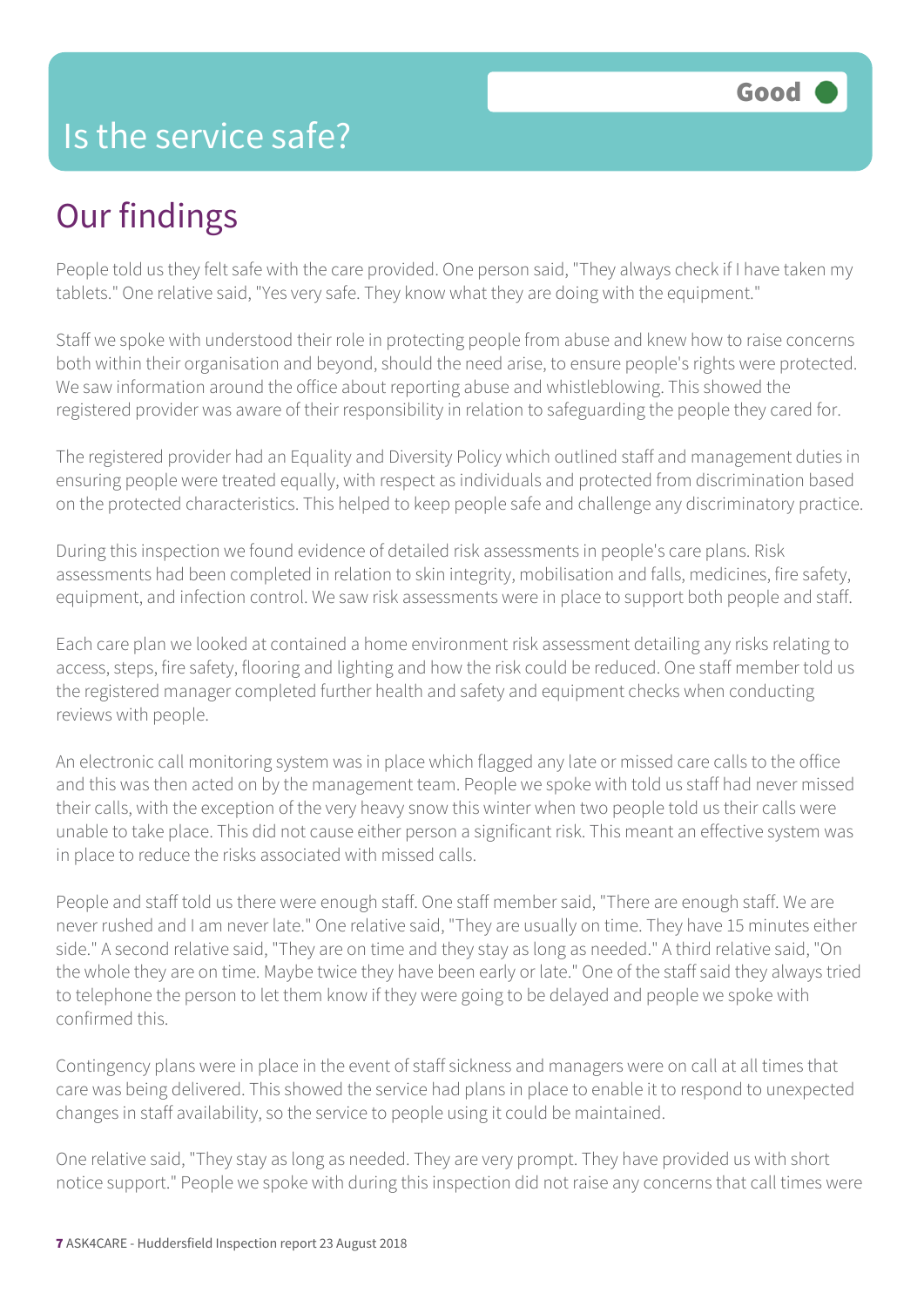shorter than planned. We saw some examples of call times being shorter than planned on the electronic call monitoring system. The registered manager told us they had already identified this through the monitoring process and had taken action to ensure call times reflected people's current needs and charges were adjusted accordingly. The system also showed some calls were longer than planned and the registered manager told us this time was not charged for.

Most people told us they had fairly consistent carers and changes to the team were inevitable due to staff sickness or leave. Two relatives told us they would have preferred a more regular staff team. One relative said, "We don't always get the same people, but it doesn't affect the care." A second relative said, "We would prefer more consistency. They are trying their best."

Staff knew what to do if they were unable to gain entry to a person's property on a planned care call, or if they found a person had fallen on the floor when they arrived at a call. This showed the service had effective procedures in place in the event of an emergency situation.

Staff told us they recorded and reported all accidents and incidents and people's individual care records were updated as necessary. We saw from accident records staff had taken appropriate action to keep people safe. The registered manager showed us the action they had taken in response to accidents to prevent future risks and promote learning from accidents and incidents. This meant they were keeping an overview of the safety of the service.

We looked at three staff files and found safe recruitment practices had been followed. Appropriate Disclosure and Barring Service (DBS) checks and other recruitment checks were carried out as standard practice. The DBS helps employers make safer recruitment decisions and reduces the risk of unsuitable people from working with vulnerable groups. One recently employed staff member had a DBS check in place and had evidence of satisfactory conduct in previous employment from one referee. However, the second referee had failed to respond to the follow up requests by the service and these requests had not been recorded to evidence this. The registered manager told us they would ensure this was recorded in future. They also closely monitored the staff member during induction to ensure they were suitable.

All staff had been trained to manage people's medicines safely and MARs were regularly audited for any issues or concerns. Medicines records were discussed regularly at staff meetings. Staff were initially supported with medicines administration when shadowing more experienced staff and the registered manager told us they planned annual medicines competence assessments to ensure on-going staff competence in line with National Institute for Clinical Excellence (NICE) guidance.

Each person who needed one had a medicines care plan including a list of all prescribed medicines and details of how they should be taken. This meant people were protected against the risks associated with medicines because the provider had appropriate arrangements in place.

One relative said, "They are very meticulous with gloves and aprons." Staff told us personal protection equipment (PPE) was available to protect people from the risks of infection. Staff we spoke with told us they wore gloves and aprons when providing personal care. This meant people were protected from the risks associated with infection.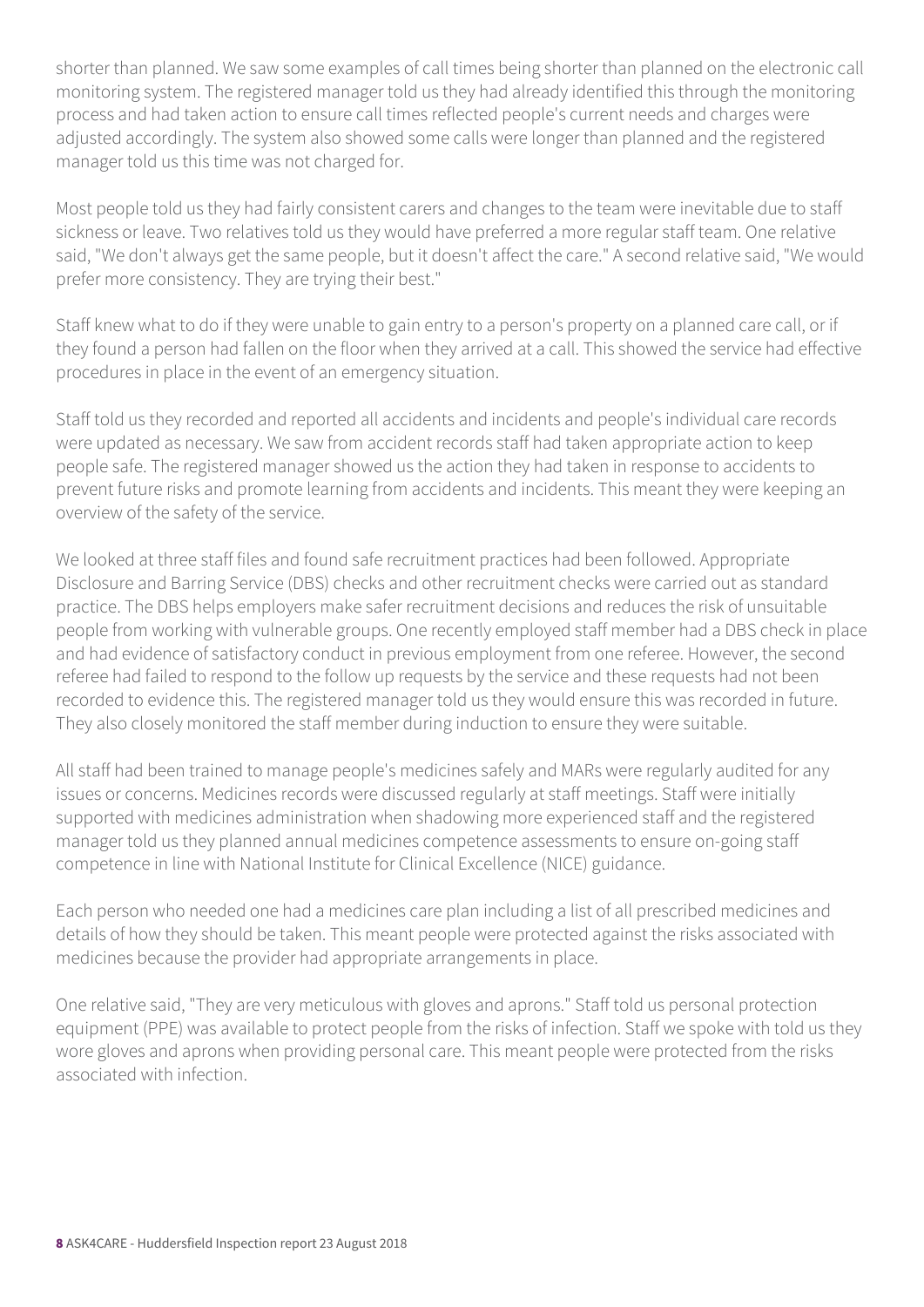#### Is the service effective?

# Our findings

People we spoke with told us staff were able to support them well. Two relatives were complimentary about the skilled way in which care staff supported their relative whose behaviour may challenge others. One relative said, "They are on the ball. They point things out, for example [signs of a possible minor health issue]" A second relative said, "They don't waste any time. It's like an army invasion. I am absolutely very satisfied."

The Mental Capacity Act 2005 (MCA) provides a legal framework for making particular decisions on behalf of people who may lack the mental capacity to do so for themselves. The Act requires that, as far as possible, people make their own decisions and are helped to do so when needed. When they lack mental capacity to take particular decisions, any made on their behalf must be in their best interests and as least restrictive as possible.

People can only be deprived of their liberty so that they can receive care and treatment when this is in their best interests and legally authorised under the MCA. For this type of service any applications to deprive a person of their liberty must be made to the Court of Protection (COP). No people currently using the service had a COP order in place.

The registered manager had a good understanding of their responsibilities if a person's rights were being restricted, for example if they lacked mental capacity and they were being locked in at home. They said they would refer this to the local authority safeguarding team and complete a risk assessment as well as involving the local fire service to assess the risks. They knew the person may need to be referred to the COP.

The registered manager and staff members we spoke with had an understanding of the Mental Capacity Act and it was clear from observations, feedback and records that people's autonomy, choices and human rights were promoted.

We found people had consented to their care plans where they were able to do so and relatives had been consulted in people's best interests for two people who may not have the mental capacity to make the decision. For these people their relatives had signed the care plan on their behalf and it was not clear from records if these relatives had power of attorney to consent on the persons behalf. During our inspection the nominated individual altered the consent to the care plan documentation to ensure it recorded any power of attorney held by a person's representative, or an assessment of mental capacity and a best interest discussion if required. We asked them to send us evidence this had been completed following our inspection.

We recommend the registered provider consults best practice guidance with regard to the MCA.

Physical, mental health and social needs had been assessed and care plans included guidance and information to provide direction for staff and ensure care was provided in line with current good practice guidance. The registered manager told us if a need for assistive technology was identified they would discuss this with the person and make a referral to the appropriate team.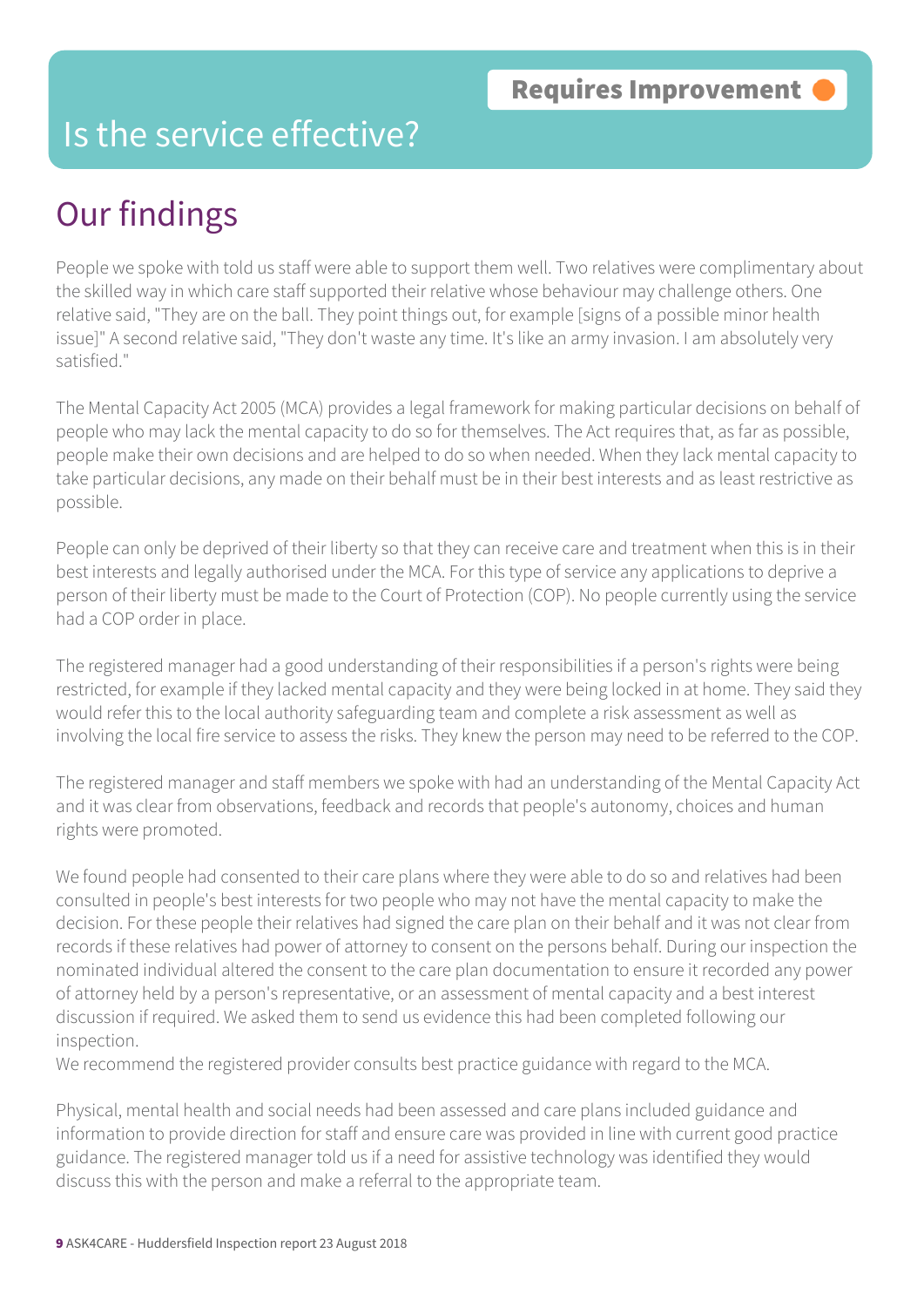Staff were provided with an induction, training, supervision and appraisal to ensure they were able to meet people's needs effectively. We looked at the training records for three staff members and saw training included infection prevention and control (IPC), emergency first aid, food hygiene, moving and handling, equality and diversity, privacy and dignity, the MCA and DoLS, safeguarding adults, dementia awareness, end of life care and diabetes. We saw from records training was up to date and further training was planned onto the rota.

Staff competence was also assessed in areas such as moving and handling and IPC. This demonstrated people were supported by suitably qualified staff with the knowledge and skills to fulfil their role.

Staff we spoke with told us they felt appropriately supported by managers and had regular supervision and an annual appraisal and we saw from records this was the case. One staff member said, "Yes I do feel supported. Definitely." Regular supervision of staff is essential to ensure people are provided with the highest standard of care.

People were encouraged and supported with meals and drinks, to ensure they maintained a balanced diet, if this type of support was required. Details of the meals eaten were recorded in people's daily records.

The service had good relationships with community health services and we saw the advice of professionals was included in people's care plans and used to achieve best practice and help people to achieve good outcomes.

Records showed people were supported to access external health professionals if the need arose. Staff and the registered manager told us they would have no hesitation in contacting a person's doctor or other community health professional if the person was unwell and unable to do so themselves.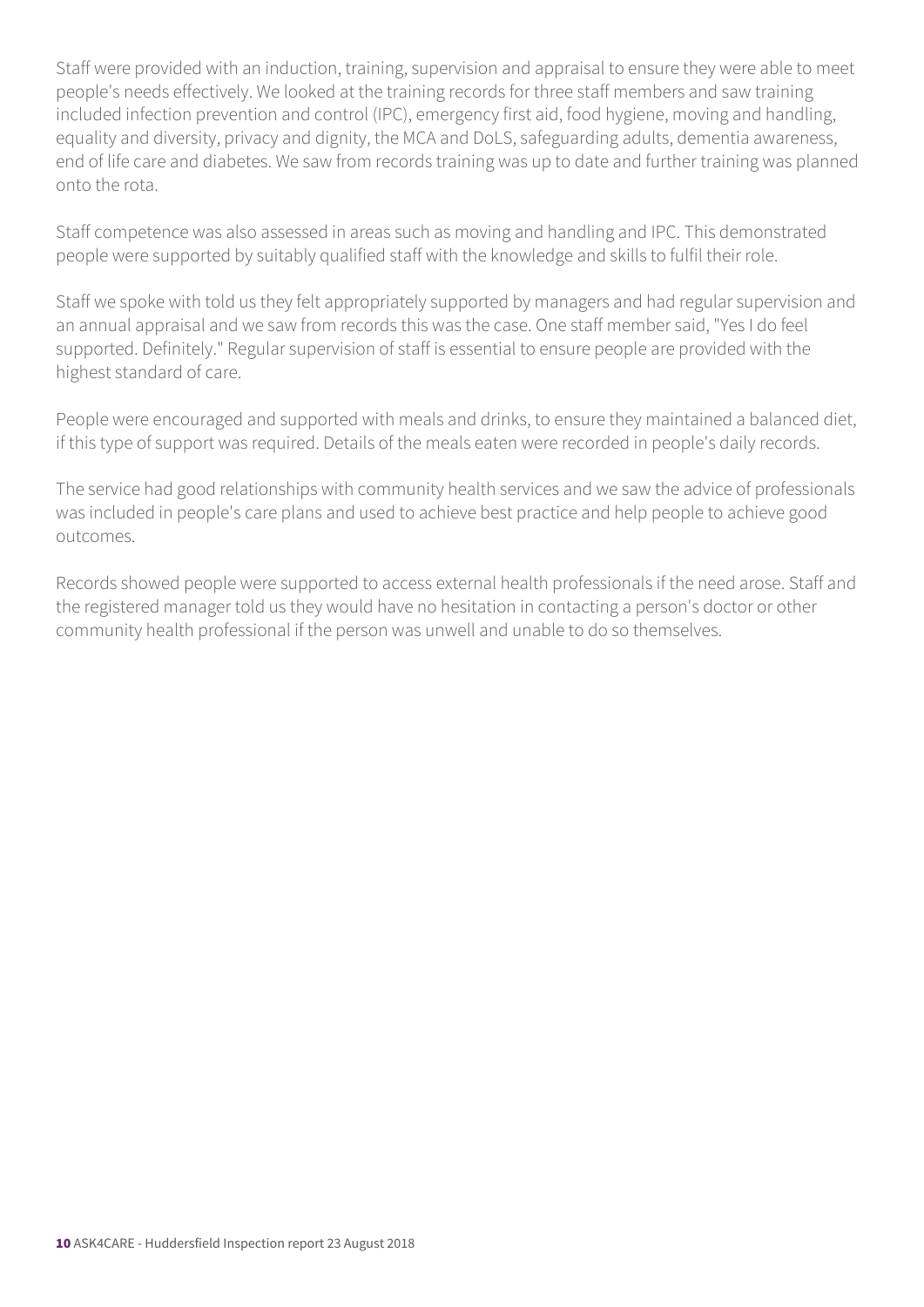# Our findings

People who used the service spoke positively about the staff and their caring attitude. One person said, "They are absolutely superb. Lovely and caring. They come and sit with me for a talk." A second person said, "Yes caring. Lovely staff."

One relative said, "Staff are always lovely and courteous. They are great with [my relative]. They have a lot of patience and a lot of care." A second relative said, "They are brilliant." A third relative said, "Excellent. Staff are caring, definitely. So wonderful. [My relative] likes the staff. They are really nice and chat to [my relative] when doing jobs. I can't praise them enough."

Staff told us they enjoyed working with people who used the service. One staff member said, "I love it." A second staff member said, "I absolutely love it. It's just meeting new people and you help someone else, you feel you are doing something really good." A third staff member said, "I've never looked back. I love it. Giving people company in their own home. It's lovely."

All the staff spoke to us about the people they supported in a caring, respectful manner and it was clear from conversations they knew people well. This included the registered manager and office staff. Staff could tell us how they supported people, including their personal likes and preferences.

The registered manager told us people were asked if they had a preference regarding the gender of the staff who provided their care as part of the initial assessment. This was recorded in the care plans we looked at and these personal preferences were respected.

The members of staff we spoke with were aware of how to promote the dignity and privacy of people who used the service. One staff member said, "Keep the person as covered up as you can during personal care. Close curtains and blinds. Give them space." This meant people's privacy and dignity was respected by staff members.

We saw people's confidential information was securely stored and people's private information was respected. Care plans were kept in a locked cabinet and staff were aware of the need to maintain confidentiality.

People's diverse needs were catered for and equality was promoted within the service. The registered manager told us how they had supported people who spoke community languages by matching them to a carer with the same skills. They told us they employed an ethnically diverse team and staff knew how to support the cultural needs of people from different ethnic and religious backgrounds.

People who used the service had been consulted about the care provided for them. People told us they made decisions about their care and were involved in planning their own support. We saw from care records this was the case. One staff member said, "Choice is a must. It's always the clients' choice."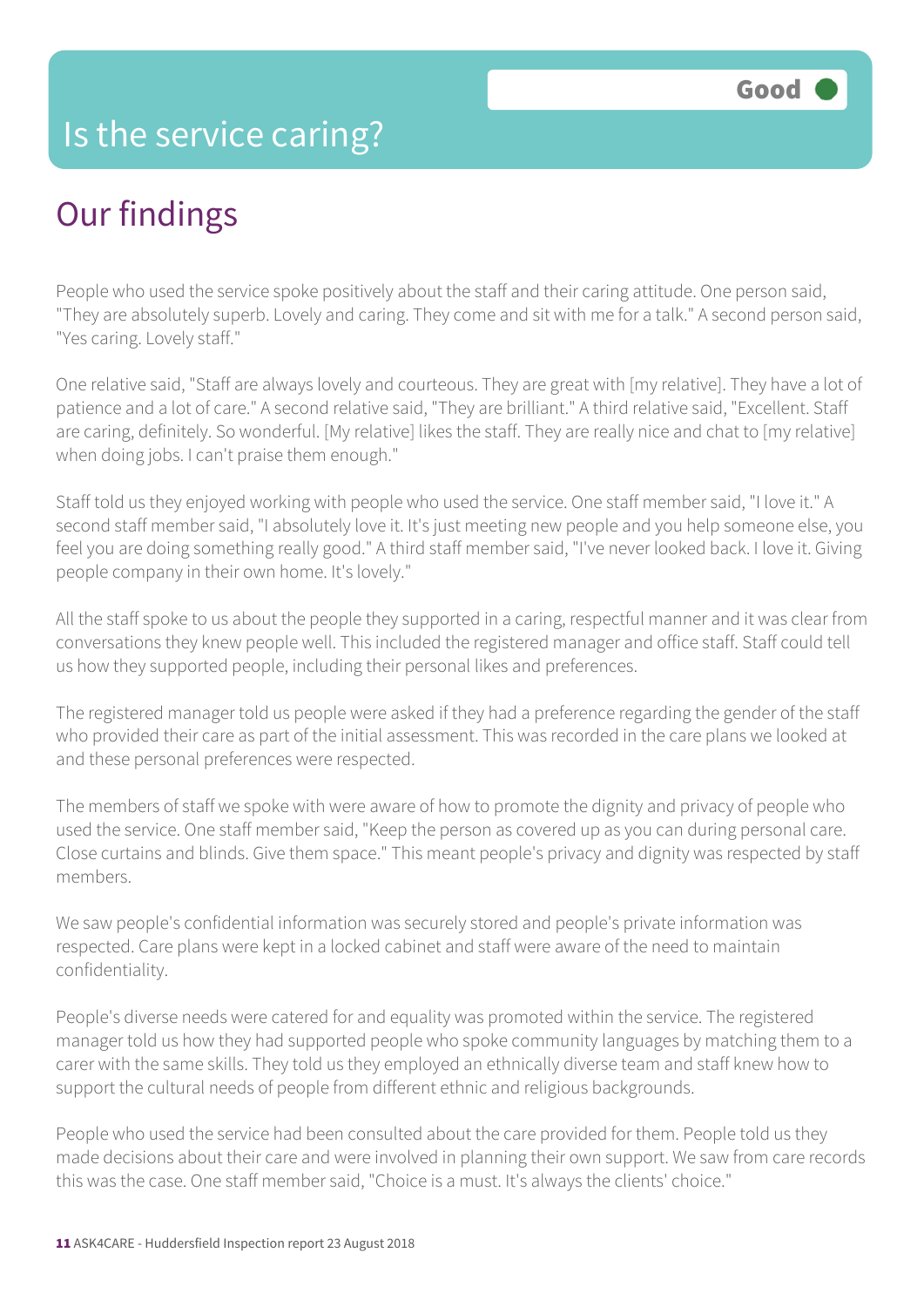People told us they were supported to remain as independent as possible in their daily lives and we saw from records they were encouraged to do what they could for themselves. This showed us the service had an enabling ethos which tried to encourage and promote people's independence.

Staff were aware of how to access advocacy services for people if the need arose. An advocate is a person who is able to speak on a person's behalf, when they may not be able to do so for themselves.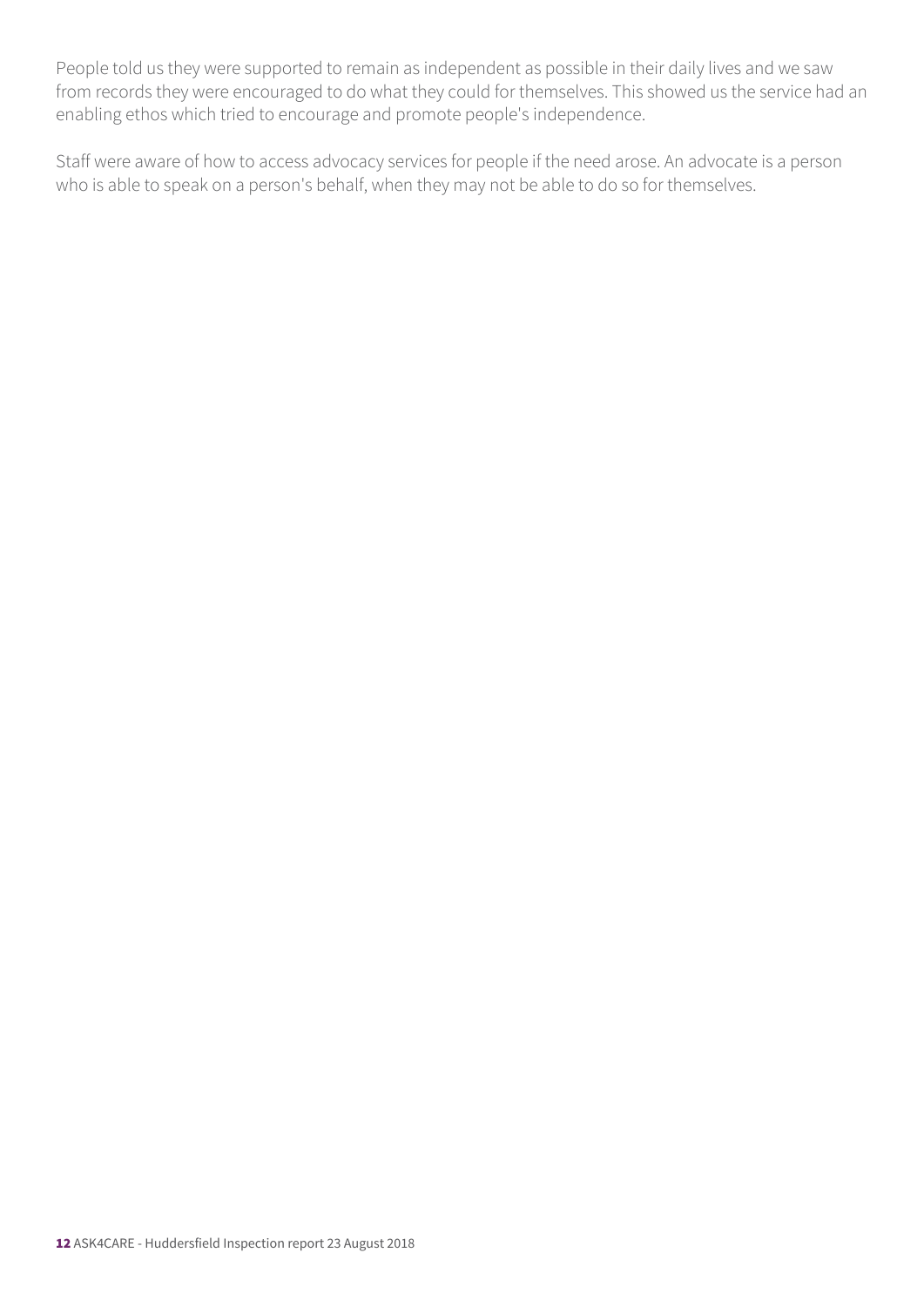#### Is the service responsive?

# Our findings

Through speaking with people, relatives and staff we felt confident people's views were taken into account and they were involved in planning their care. People told us they had a care plan in their home. One relative said, "At first they wrote a care plan. It's in the folder." A second relative said, "The managers did an assessment and met with [my relative], which was nice."

The registered manager told us when they took on a new client, they arranged to go and meet the person. They explained this enabled them to gather the information, along with the documentation they received from other health care professionals, to develop peoples care plan and risk assessments. Carers said if any amendments were needed to the care plan they fed this back to the registered person who made the necessary changes. This helped to ensure care plans were fully reflective of people's needs.

Staff told us they had chance to read people's care plans before delivering care. One staff member said, "We always read all the care plans before we start." Another staff member said the manager also discussed people's needs with staff.

The staff we spoke with had a good awareness of the support needs and preferences of people who used the service. Care plans also included personal information, such as the name the person liked to be known as and details of people's preferences such as how they liked to take their tea or coffee. This is important as some people who used the service had memory impairment and were not always able to communicate their preferences.

We reviewed three care plans. Each care plan recorded basic contact information as well as a service user profile. The care plans also included very detailed and person centred information about the support required at each visit. Care plans contained information in areas such as physical and mental wellbeing, daily living, hobbies, finances, communication, personal cleansing, skin, social, mobility and moving and handling.

All care plans had been reviewed regularly, were signed by the person and were up to date. These reviews helped to monitor whether care records reflected people's current needs so any necessary changes could be identified at an early stage.

The registered manager was not aware of the Accessible Information Standard. This requires the service to ask, record, flag and share information about people's communication needs and take steps to ensure that these needs are met. However, we found detailed information regarding people's communication needs and the communication needs of their relatives, where appropriate, was recorded in care plans. Staff told us how they used a variety of methods to communicate with people according to their needs.

People and relatives told us they would feel comfortable raising issues and concerns with any of the staff or the managers and they knew how to complain. One person said, "I have not had any problems at all. I have never had to complain. I would say to staff if I had." A second person said, "I would complain to [name of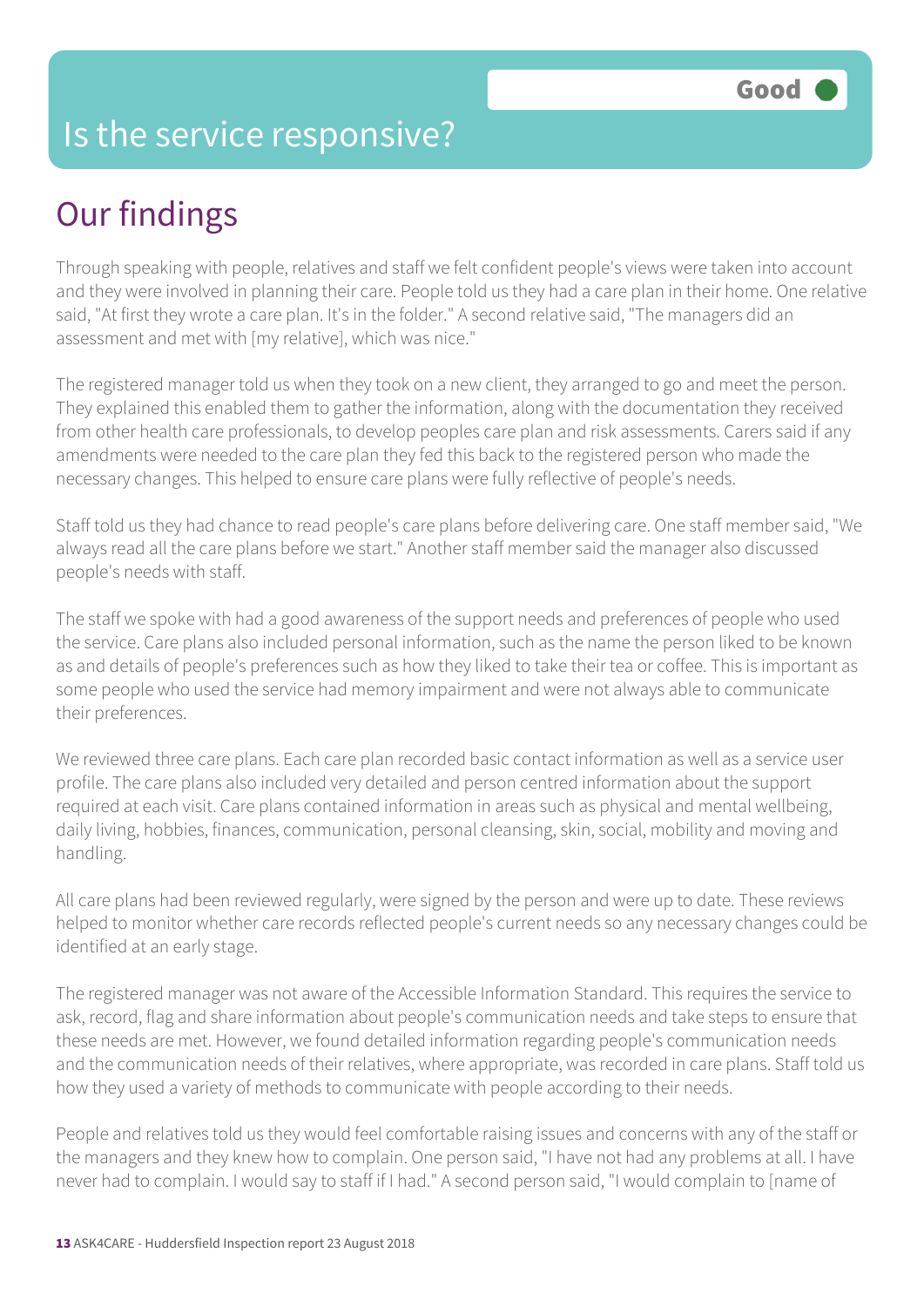staff member] if I needed to." One relative said, "I have no cause for complaint."

The service had a complaints procedure which was included in the person's contract agreement when they started using the service. The registered manager told us there had been one complaint, and we saw appropriate action had been taken to address it. One person had raised a concern with CQC prior to our inspection and we saw this had been dealt with appropriately at the time by the registered manager. No one we spoke with during our inspection raised any concerns or complaints regarding the service they received.

We asked the registered manager whether the service was currently supporting anyone who was at end of life and they told us they were not. The registered manager told us some people did not wish to discuss their end of life plans, however they intended to add a section to their care plan to record these should they wish to do so. Staff had received training in end of life care and the registered manager showed us positive feedback from family members where staff had previously supported their relative at the end of their life. We saw some people had a Do Not Attempt Resuscitation (DNAR) in place and a copy of this was kept in their care plan. This showed people's wishes regarding end of life care were recorded.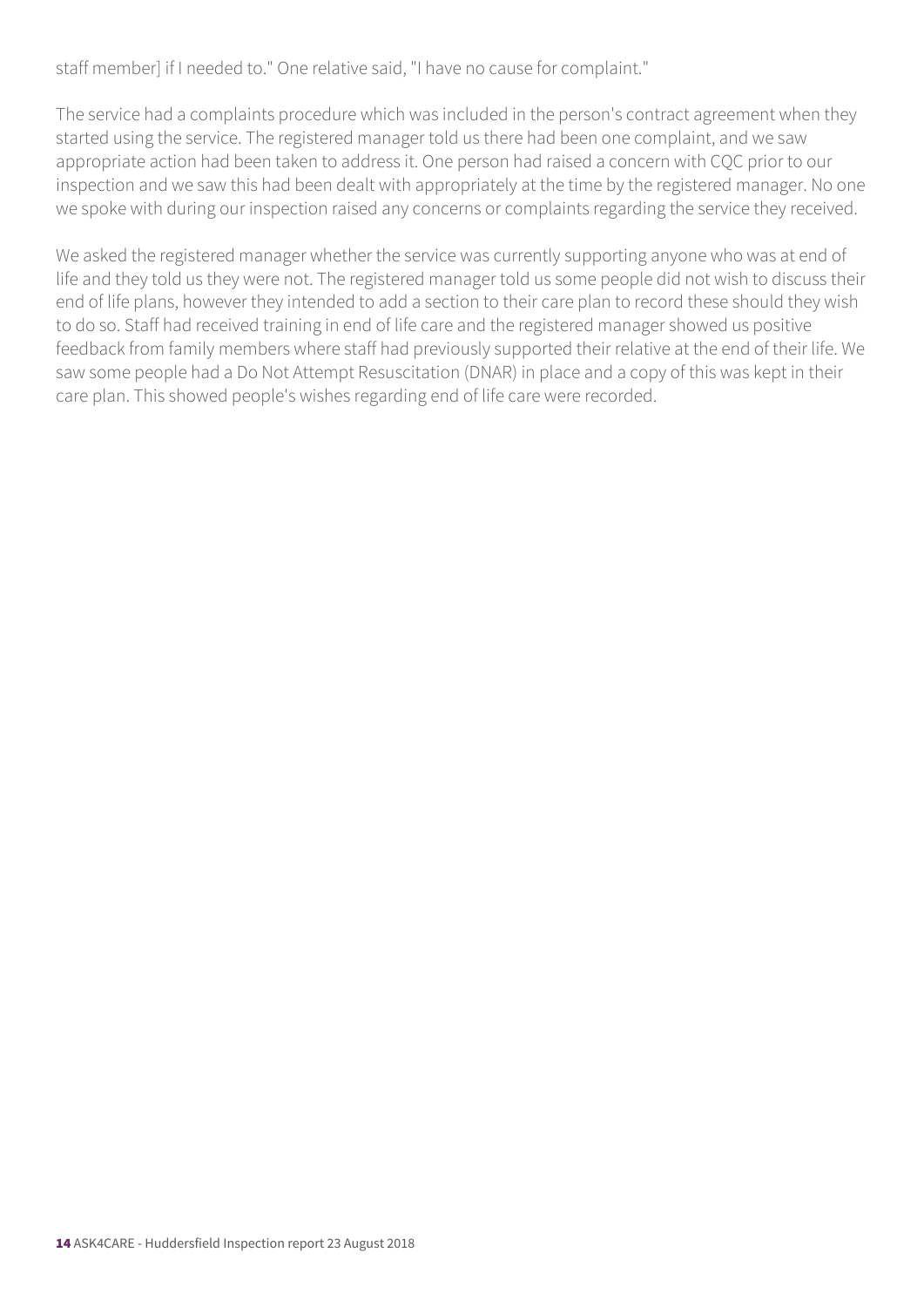#### Is the service well-led?

# Our findings

People told us the service was well led. One person said, "Yes it's well organised. I have recommended them to a friend and they have them now."

One relative said, "It appears to be well led." A second relative said, "It's very well organised." A third relative said, "The service is fantastic. Absolutely brilliant. Yes, it's well led. [Name of care coordinator] is so helpful. Lovely. They have all done the grass roots care." A fourth relative said, "Yes it's very well managed. It's my only experience of a care service. I am really impressed. The three people in the office are absolutely amazing. They have supported me as well as my relative. They are so good, so approachable."

Staff spoke positively about the management of the service. One staff member said, "Yes it's well managed. I can't rate them higher. They always help." A second staff member said, "The manager is absolutely great. She pulls in where she can." A third staff member said, "It is improving all the time. It's really good. The best thing is knowing the managers are there for you and the service users. They listen."

The nominated individual and the registered manager were directors of the company and managed the service on a daily basis. They were both knowledgeable about people's individual needs and spoke with professionalism throughout the inspection.

The registered manager told us about the aim of the service. "We want to be the best at what we do. Provide good quality care. We give one hundred and ten per cent care. We would love to get a 'good' rating in all domains in a few years."

We found there was an open culture with a desire to improve systems and to provide person centred care. The registered manager operated an 'open door policy' in the office. They told us they encouraged staff to come in whenever they needed for support or advice. Staff we spoke with confirmed they were always welcomed.

We looked at systems in place to assess and monitor the quality and safety of the service provided. The management team completed regular recorded spot checks and observations of staff practice in the field. We saw audits were completed on people's daily records and MARs and any issues had been followed up with staff. This showed staff compliance with the registered provider's procedures was monitored.

People who used the service, their representatives and staff were asked for their views about the service and they were acted on. Regular reviews and quality assurance telephone calls to people and relatives were completed. A survey of people, families and professional had been conducted and the results of the 2017/2018 survey were very positive. The registered manager told us they read all the surveys and brought issues up at staff meetings if anything needed to be shared. They said they would compile the results to share with people and staff in the future. These systems demonstrated the service had effective quality assurance and governance processes in place to drive continuous improvement.